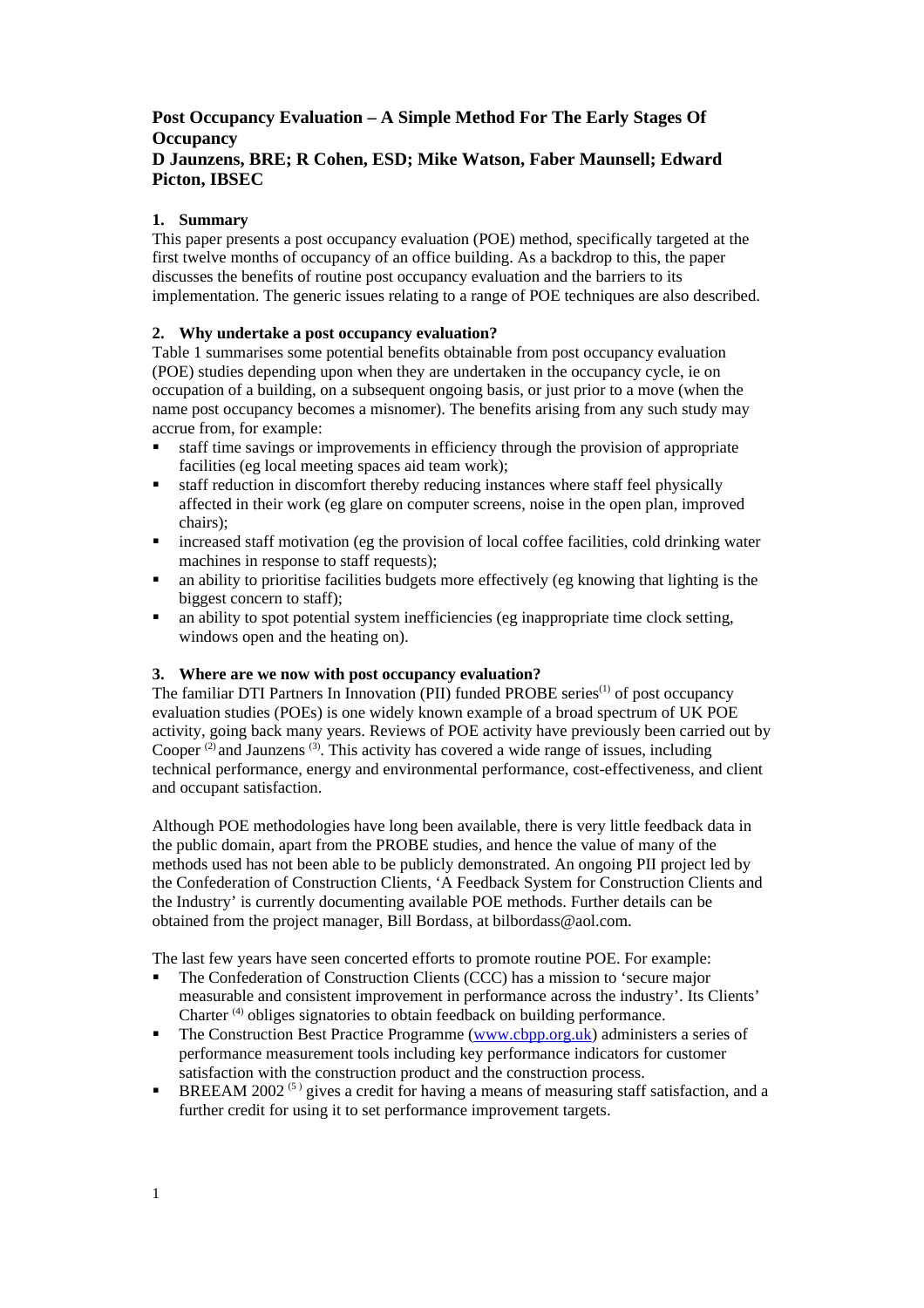**RIBA** Practice Services suggest  $(6)$  that in terms of the interaction between clients and users, the greatest improvement would come through 'the provision of systemised feedback and in instituting POE'.

CIBSE itself has given its support to POE through encouragement for the PROBE studies and in supporting the PII funded work presented here – the development of a post occupancy evaluation method specifically aimed at the first twelve months of occupancy.

#### **4. What POE techniques are available?**

Depending upon the purpose of the POE study, any aspect of the construction process or the construction product can be assessed. Methods employ a range of techniques, eg questionnaires, interviews, focus groups, measurement, observation. The relevance of a technique depends upon, for example:

- ß the level of detail required in any resulting report;
- the level of information available to support an evaluation;
- $\blacksquare$  the amount of funding available balanced against the expected payback;
- ß the skill levels of the people who will be undertaking the tasks;
- ß the degree to which a problem has already been identified.

This is discussed further in Table 2.

The most accurate evaluation can usually be gained from employing techniques in effective combinations, eg a widely circulated questionnaire as a basic 'health check' of a building and a focus group to examine any major problem identified in more detail. The key is:

- ß to be appropriately holistic (looking at the interplay between the physical environment, facilities provision, and organisational attitudes);
- ß to dig deep (look for both cause and effect);
- ß to verify the results obtained subjectively (either through objective measurements or through balancing subjective opinions from a broad range of players);
- ß to involve all parties (assessing perception and reality, for example in the case of productivity impacts, do staff and managers' opinions coincide);
- ß to be robust (that is transparent in methodology so that results can be interpreted with the appropriate degree of assurance, limitations can be understood, and repeatable if benchmarking or trend checking is to be undertaken).

For example in the case of a possible problem concerning poor indoor air quality, it may be necessary to understand whether it is caused by:

- ß an increase in occupant density and subsequent lack of system re-commissioning to upgrade air flows due to the facilities manager being unaware of the need;
- a change in space layout such as the movement of a desk that is temporarily blocking an air flow path because the occupants have not understood the ventilation system operation;
- $\bullet$  the introduction of a partition to counteract an increase in noise levels arising from teamwork in an open plan space necessitated by a lack of meeting rooms.

#### *Cost implications*

The cost implications of a post occupancy evaluation study are dependent upon the technique being applied, the levels of in-house versus external staff involved, the need for specialist equipment, and the size of the building being assessed. The resulting cost savings arising are dependent upon the scale of the (potential) problem (averted) discovered, the ability to resolve any problem identified, and the nature of the work being undertaken within an organisation and hence staff value (ie the need to manage risk).

Although difficult to quantify in general terms, a decision can be made on an organisation by organisation, or building by building basis about how much a client is willing to invest in POE. For example in a 2000m<sup>2</sup> office of 200 staff at an average annual cost to the company of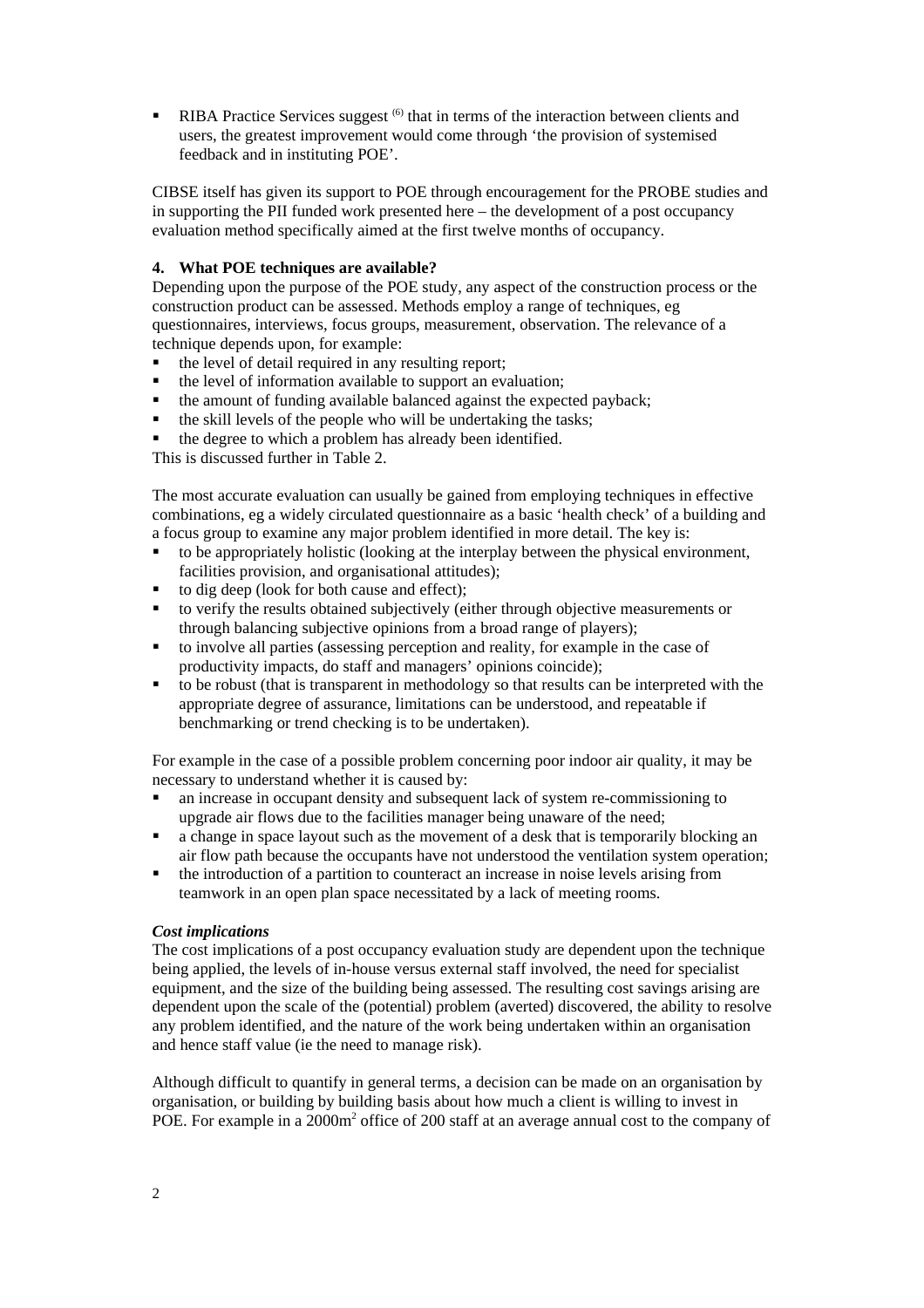£30,000 each, annual staff costs per m<sup>2</sup> are £3,000. The cost of the possible POE techniques can be calculated on a cost/ $m^2$  basis and the result expressed as a % of staff costs. This can then be considered in the light of credible likely impacts of staff performance on the building, not forgetting the need to commit funds to remedy any problems discovered.

## **5. Barriers to routine POE**

If POE is so useful and effective, why isn't it a standard part of every project? A study by BRE for CRISP<sup>(3)</sup> revealed a range of barriers, for example:

- ß Clients who believe they spend enough time and money procuring a building and are therefore unwilling to pay more when it is meant to be finished. Clients who believe that the design team and its future clients will reap most of the benefits of a POE anyway, while a bad result might even reduce the value of their own building.
- The project team who believe that they cannot afford to carry out a POE themselves and need permission from the client and the occupier in any case. If they do unearth a problem, they could attract responsibility for sorting it out and they might even be sued. They believe that their PI insurance premium could rise to cover the increased risk; and their insurance could even be invalidated.
- ß Occupiers who believe that moving in is disruptive enough and they now want to get on with their work. They are not convinced of POE's cost-effectiveness. It may also get them into trouble with their staff, particularly if they have already been complaining about something.

# **6. A successful POE study**

To carry out a successful POE study, enthusiasm from all the participants is necessary. This entails:

- $\blacksquare$  all those taking part believing in the potential benefits;
- ß all those taking part seeing the usefulness of their own contribution;
- ß the contributions required being made manageable in terms of the time and cost implications;
- ß giving feedback to be given on the POE exercise itself.

If in any doubt advice should also always be sought from one's PI insurer.

Although there are advantages associated with an independent evaluation being carried out, the first twelve months of occupancy would normally see the design team still associated with the building. Hence an in-house evaluation might be more practical. Regardless of who is carrying out the exercise, it must be undertaken in a spirit of mutual respect for the opinions of all parties, openness, co-operation and collaboration rather than litigation. Ideally therefore the wish to undertake POE should be implicit from the start of the project process. In this way:

- $\blacksquare$  the project team can be clear about the basis on which they will be judged;
- POE can be seen in a positive light throughout rather than a hastily bolted on extra;
- $\blacksquare$  any cost implications can be tackled openly and constructively.

## **7. POE – a method for the early stages of occupancy**

With all this as a backdrop, in 2000, a team led by BRE and including CIBSE received DTI PII funding to investigate the opportunities for POE in the first year of occupancy (ie pre-PROBE), and specifically to:

- ß Explore liability issues with designers, professional bodies and insurance companies.
- ß Seek ways to remove the culture of fear, blame, and conflict.
- ß Develop a POE method for use by designers offering a post-handover service, or by experienced clients, building on available techniques where possible.
- **Focus on issues that regularly cause difficulties, where the design team can work with** clients and occupiers to propose an action plan to improve building performance.
- ß Encourage designers to offer these services to their clients, and clients to request them.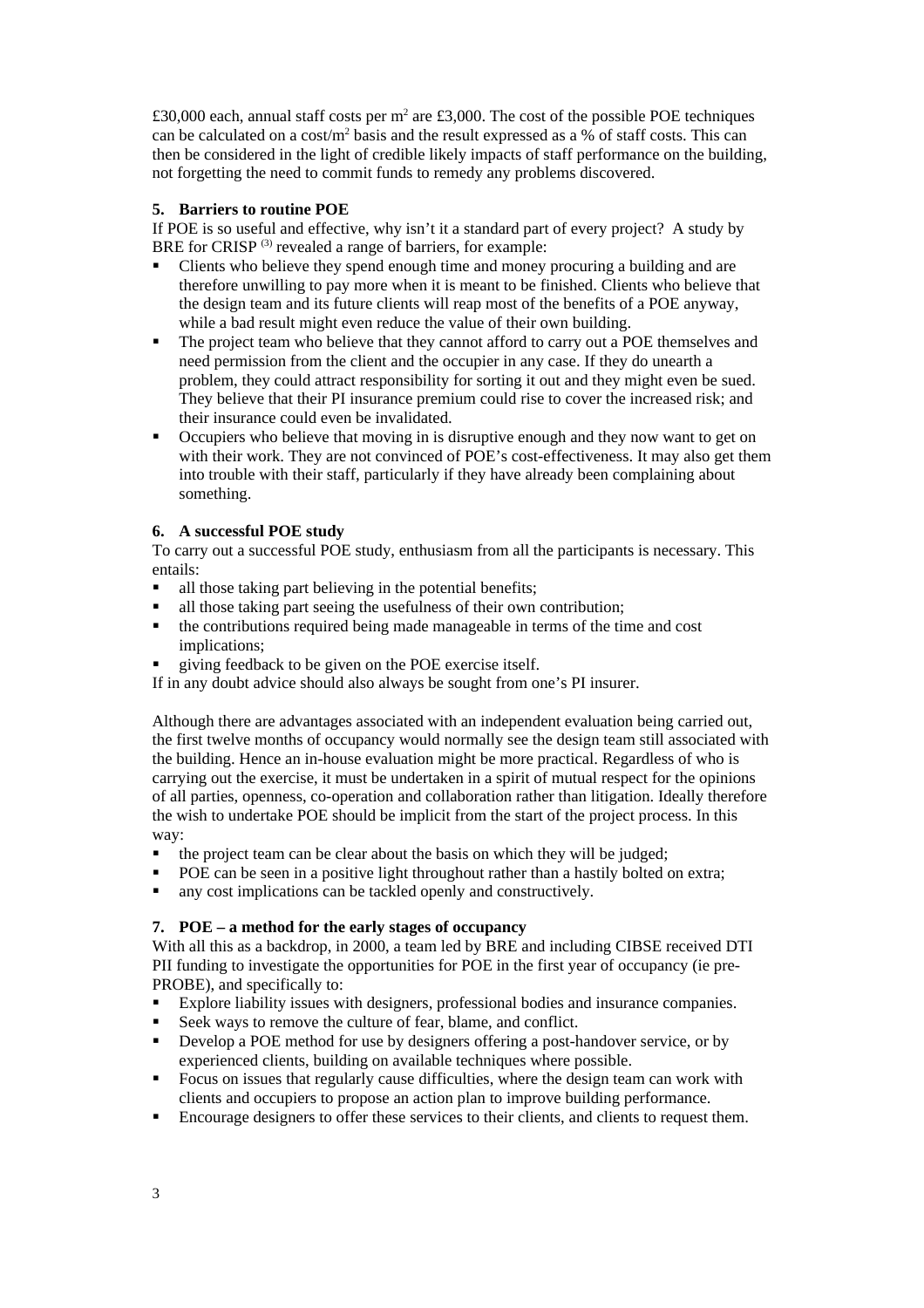The remainder of this paper concentrates on the method development. It has proved unrealistic to propose a full-blown POE procedure at this stage, given the big difference between what might reasonably be done and how little normally happens today – a situation further exacerbated by the remaining uncertainties about liability. Instead, the team has decided to develop a voluntary Code of Practice. This is based at a strategic level and is intended to focus attention on considering key aspects of building performance that merit attention at the early stages of occupancy, as well as the need to instigate more detailed processes to be put in place over the lifetime of the building.

The main tool is a checklist to be used as part of a client / project team dialogue, intended to:

- ß Ease less experienced or one-off clients into POE by providing a quick, simple and inexpensive means of holding a post handover dialogue with their project teams.
- ß Allow more experienced or repeat clients to adopt or adapt it as part of their standard project management procedure.
- Help the supply side to develop POE as a standard part of the services they offer.
- Work towards problem reduction and resolution by confirming that key actions have been undertaken in areas known to be critical, or that plans have been made to achieve them.

This is supplemented by an explanatory document for less experienced clients and designers.

Table 3 lists the issues covered within the method in its September 2002 version. For reasons of space these are simply tabulated, however a formatted POE method can be viewed at www.cibse.org.uk/research. On the website it appears in the form of an audited list with space for compliance methods to be noted, any relaxations agreed, and notes of further actions to be taken. These are presented with a number of suggested means of compliance. It should be stressed that these are simply suggestions and that a satisfactory consideration of these issues can be undertaken in a number of other ways. Contractual obligations will also differ from project to project.

The eight critical areas identified are:

- **1.** Commissioning and fine-tuning of building services.
- **2.** Commissioning and fine-tuning of controls.
- **3.** Initial technical information, support and training.
- **4.** Information and training for non-technical staff.
- **5.** Keeping information up to date.
- **6.** Keeping training up to date.
- **7.** Client feedback and learning.
- **8.** Client/design team communication.

The method is intended to be used at either an agreed single point or points within the first twelve months of occupancy. If the check is being carried out as a one-off it may be necessary to wait until the end of the first twelve months of occupancy to ensure a sensible result. However it would appear to be more beneficial to carry out the checks at intermediate key points within the first twelve months to ensure that problems are dealt with as soon as possible. The method should be used by a representative(s) from the project team and client/occupying organisation as appropriate. The issues covered may fall under the responsibility of a project manager, facilities manager, human resources manager, architect, services engineer etc. Whoever is present as part of the process will need to be able to comment on their behalf if they are absent.

The basis for its use will be agreed, for example, it might be voluntary as part of an informal project round up, or contractual as part of a formal project review. It will also need to be used in an agreed form, for example in its entirety, priority sections only, or with the use of additional questions on issues of particular concern to the client.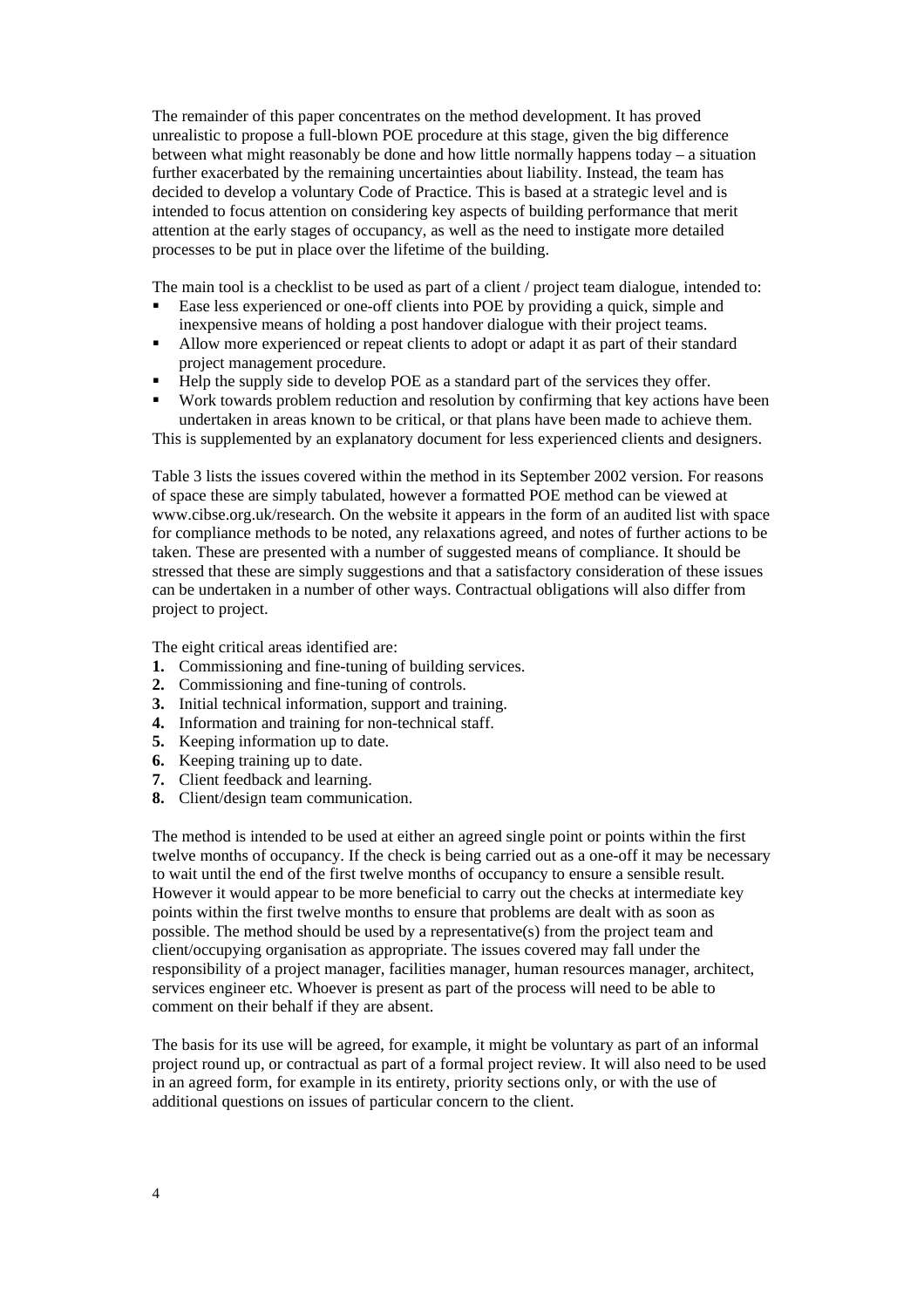## **6. Feedback so far**

Aside from consultation exercises with engineers and architects, three case studies have been carried out to test the method to enable it to be refined and made freely available in the winter of 2002. The feedback from these case studies will appear on the Construction Best Practice Programme website. It has however been generally agreed that the method is:

- **•** a very useful aide-memoire bringing together many diverse issues that may fall between two stools;
- ß reminds people of what ought to be done but which often isn't; and
- can be used beneficially even in a short session.

## **7. Acknowledgements**

The project team includes BRE, ESD, IBSEC and Faber Maunsell. We gratefully acknowledge funding through the DTI Partners in Innovation programme and voluntary support via a Steering Group that includes M4I, CBPP, the ACE, Buro Happold, Alastair Blyth on behalf of RIBA, and Bill Bordass on behalf of CIBSE and the CCC.

## **8. References**

1 'PROBE 23, the Centre For Mathematical Sciences', the PROBE team, Building Services Journal, July 2002.

2 'Post occupancy evaluation - where are you?', I Cooper, Building Research and Information, Volume 29, Number 2, March-April 2001.

3 'Encouraging Post Occupancy Evaluation', CRISP Commission 00/12, D Jaunzens, M Hadi, H Graves, available from www.crisp-uk.org.uk.

4 'Construction Clients' Charter', Confederation of Construction Clients, www.clientsuccess.org.uk.

5 'BREEAM 2002 for existing offices', BRE

6 RIBA Practice Services response to Egan (www.architecture.com)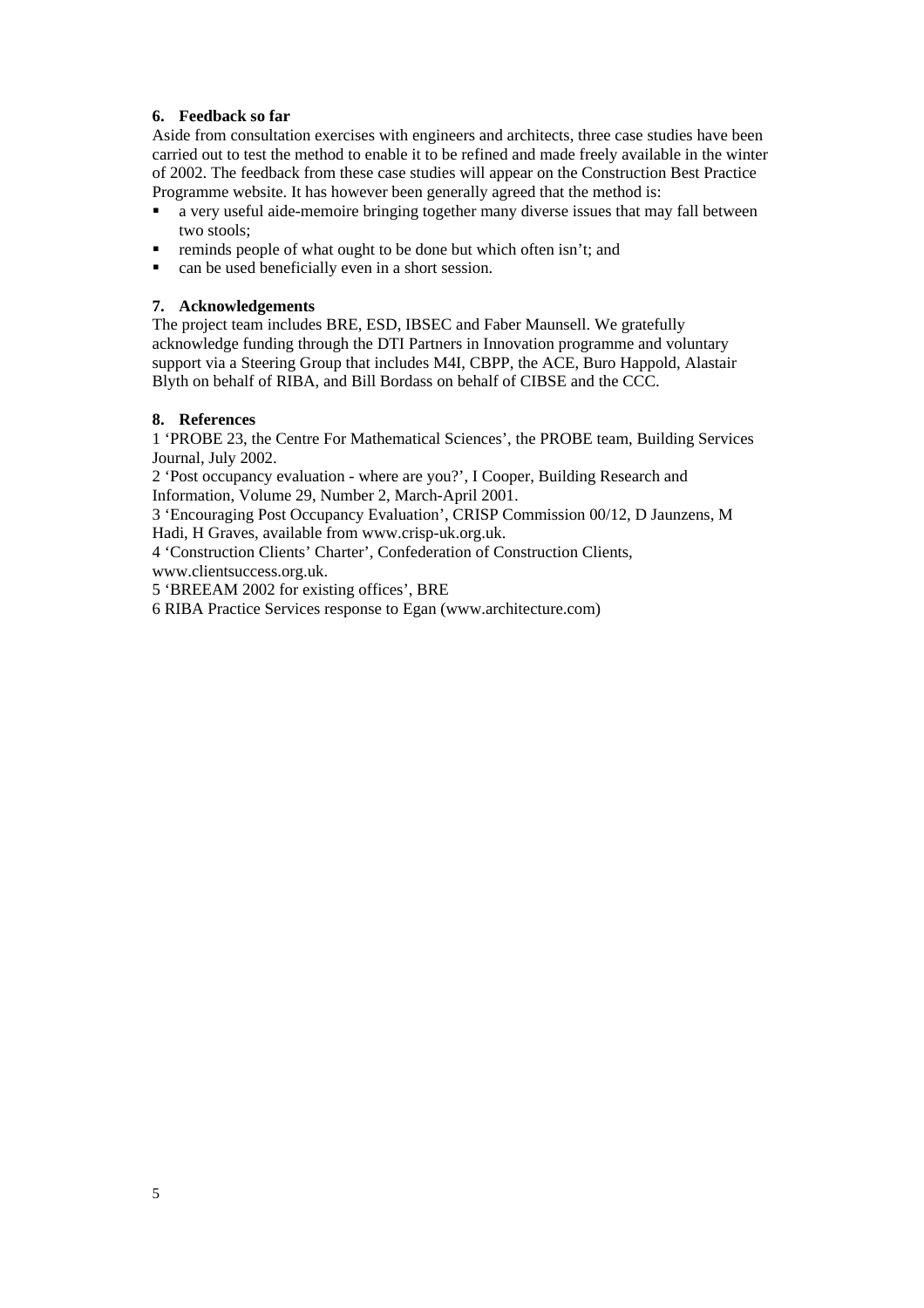| Table 1: The benefits of post occupancy evaluation |                                                                                                                                                                                                                                                                                       |                                                                                                                                                                                                                                                                                                                                                                                                                                                                                          |                                                                                                                                                                                                                                     |  |  |
|----------------------------------------------------|---------------------------------------------------------------------------------------------------------------------------------------------------------------------------------------------------------------------------------------------------------------------------------------|------------------------------------------------------------------------------------------------------------------------------------------------------------------------------------------------------------------------------------------------------------------------------------------------------------------------------------------------------------------------------------------------------------------------------------------------------------------------------------------|-------------------------------------------------------------------------------------------------------------------------------------------------------------------------------------------------------------------------------------|--|--|
| <b>Stakeholder</b>                                 | On occupation or<br>within first 12 months                                                                                                                                                                                                                                            | On a subsequent ongoing basis                                                                                                                                                                                                                                                                                                                                                                                                                                                            | Prior to a move                                                                                                                                                                                                                     |  |  |
| <b>Benefits to clients</b>                         | ensures that the building provided matches<br>the design brief<br>facilitates joint problem solving whilst the<br>project team are still on board<br>ensures that the building operates optimally<br>from the outset<br>ensures that culture change programmes are<br>being effective | allows building performance to be<br>maintained<br>allows building performance to be<br>benchmarked<br>highlights areas where improvements could<br>be made to reduce costs, improve<br>environmental conditions, or modify the<br>provision of facilities to meet changing<br>business needs<br>avoids complacency                                                                                                                                                                      | informs requirements for new premises<br>$\bullet$<br>prioritises funding allocation<br>$\bullet$<br>secures pre-move buy-in to planned<br>$\bullet$<br>changes, including culture changes to be<br>facilitated by the new premises |  |  |
| <b>Benefits to end users</b>                       | ensures that the working environment is<br>satisfactory and supportive<br>ensures that end users understand and are<br>able to exploit the means to control their<br>working environment<br>ensures that facilities provision is adequate                                             | ensures continuing satisfaction with the<br>internal environment and facilities provision<br>demonstrates the commitment of an<br>organisation to providing staff with a<br>suitable workspace                                                                                                                                                                                                                                                                                           | allows staff to inform the brief for<br>$\bullet$<br>subsequent premises<br>allows staff to voice their concerns                                                                                                                    |  |  |
| <b>Benefits to facilities</b><br>managers          | ensures that they understand the building<br>operation<br>ensures that they are aware of likely problem<br>areas for subsequent monitoring                                                                                                                                            | allows the FM team to interact positively<br>and proactively with the end users making<br>the reporting and resolving of problems<br>easier<br>allows the FM team to prioritise their<br>funding allocation<br>allows the FM team to demonstrate the value<br>of their own performance<br>allows opportunities for potential savings in,<br>or reuse of, space to be spotted, creation of<br>informal meeting room provision or quiet<br>space<br>provides early warning of any problems | allows the FM team to inform the brief for<br>$\bullet$<br>subsequent premises, avoiding past<br>deficiencies                                                                                                                       |  |  |
| Benefits to the project team                       | immediate feedback and the opportunity to<br>$\bullet$<br>jointly resolve problems in a mutually<br>supportive atmosphere<br>a learning experience for all staff within the<br>organisation<br>fine tuning can be carried out in an informed<br>manner                                | the maintenance of ongoing customer<br>relationships                                                                                                                                                                                                                                                                                                                                                                                                                                     | the development of a better informed brief<br>and subsequently smoother design process                                                                                                                                              |  |  |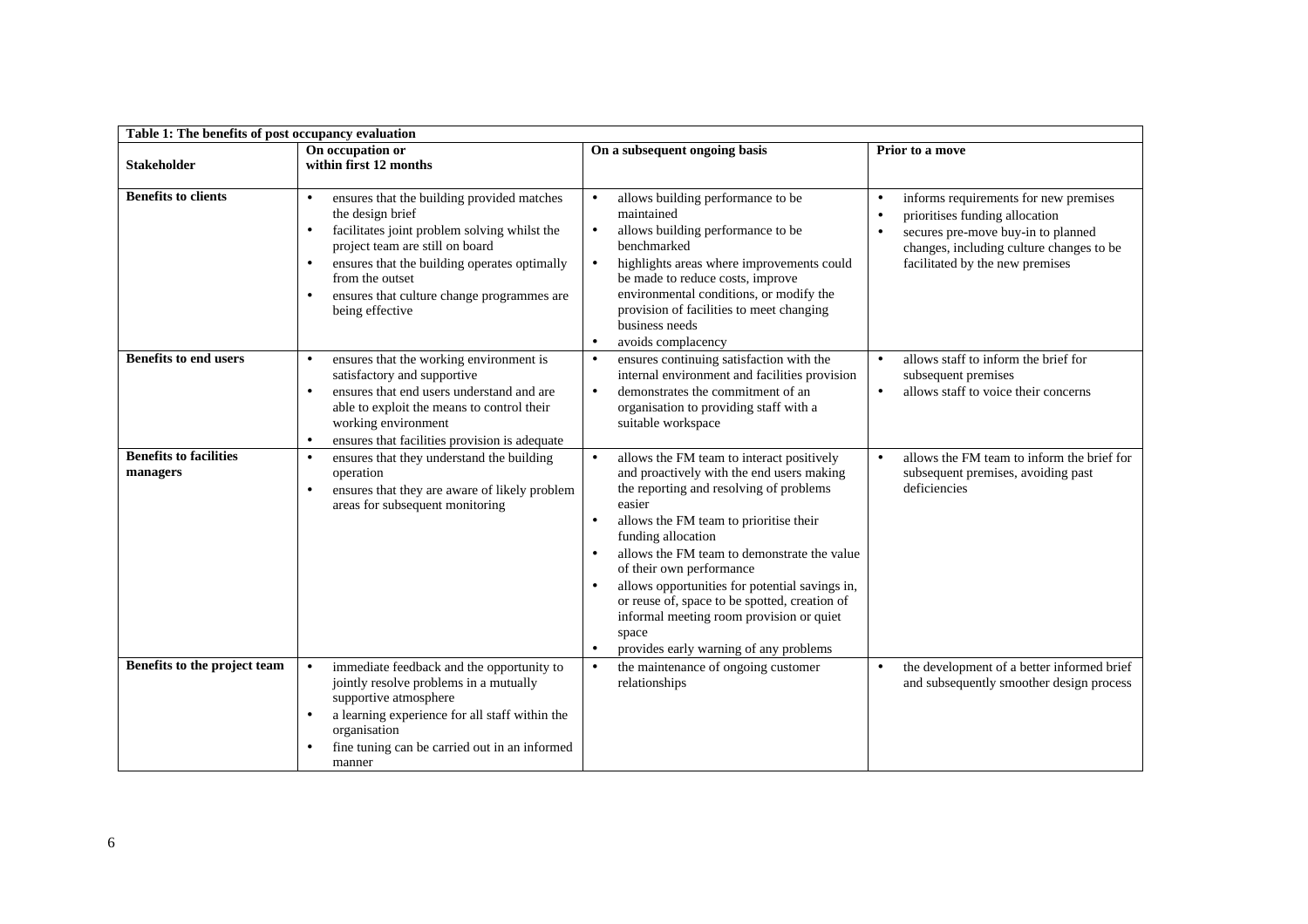|                                                                                                                                  | <b>Table 2: Some POE Techniques</b>                                                                                                                                                                                                                                                                                           |                                                                                                                                                                                                                                                                                                                                                                       |                                                                                                                                                                                                                                                                                                                                                                                                                                                                                                |  |  |  |  |
|----------------------------------------------------------------------------------------------------------------------------------|-------------------------------------------------------------------------------------------------------------------------------------------------------------------------------------------------------------------------------------------------------------------------------------------------------------------------------|-----------------------------------------------------------------------------------------------------------------------------------------------------------------------------------------------------------------------------------------------------------------------------------------------------------------------------------------------------------------------|------------------------------------------------------------------------------------------------------------------------------------------------------------------------------------------------------------------------------------------------------------------------------------------------------------------------------------------------------------------------------------------------------------------------------------------------------------------------------------------------|--|--|--|--|
| <b>Technique</b>                                                                                                                 | <b>Advantages</b>                                                                                                                                                                                                                                                                                                             | Disbenefits: cost or resource implications                                                                                                                                                                                                                                                                                                                            | <b>Notes</b>                                                                                                                                                                                                                                                                                                                                                                                                                                                                                   |  |  |  |  |
| <b>Ouestionnaires</b>                                                                                                            | Obtains detailed qualitative data from end<br>users<br>Allows performance benchmarking<br>$\bullet$<br>Enables a problem to be geographically<br>pinpointed<br>Obtains a broad based opinion<br>Can be re-administered in a controlled manner<br>to ascertain trends or response to any remedial<br>actions                   | Requires skilled design to ensure questions are<br>$\bullet$<br>clear, unbiased and diagnostic<br>$\ddot{\phantom{0}}$<br>Requires staff time to complete<br>Requires staff time to chase responses<br>$\bullet$<br>Requires resources to analyse the responses<br>$\bullet$<br>received, some expertise in statistical<br>processes required, graphical presentation | Determine whether a standard or tailored<br>questionnaire is required<br>Ensure that questionnaire can be completed<br>$\bullet$<br>within 20 minutes<br>Determine acceptable degree of statistical<br>$\bullet$<br>rigour as will impact on response rates needed<br>and actions required to chase up responses<br>Ensure that staff are clear about the actions to<br>be taken in response to questionnaire results<br>Can use electronic questionnaire storage and<br>completion mechanisms |  |  |  |  |
| <b>Focus Groups</b>                                                                                                              | Takes minimal management time to prepare<br>provided that the purpose of the group is clear<br>Involves less staff (although for more time)<br>$\bullet$<br>Can tackle particular issues in a great deal of<br>detail as issues can be explored by the group<br>Can be flexible to allow unexpected avenues<br>to be explored | Requires expertise in facilitation to ensure a<br>$\bullet$<br>balanced discussion<br>$\bullet$<br>Obtains variable degree of qualitative data<br>from a small number of staff<br>$\bullet$<br>Runs the risk of being biased by the opinions<br>of a few staff<br>$\ddot{\phantom{0}}$<br>Removes the possibility of anonymity                                        | A suggested focus group size is 6-8 staff<br>$\bullet$<br>Suggested maximum length of 1 hour<br>$\bullet$<br>Consider selection process. Voluntary<br>$\bullet$<br>attendance may bias the responses, selected<br>attendance may have time implications for the<br>chosen individuals                                                                                                                                                                                                          |  |  |  |  |
| <b>Interviews</b><br>eg of the facilities<br>staff, business<br>managers                                                         | Allows an issue to be considered from a range<br>of aspects if interviewees are carefully chosen<br>Can be restricted in the time required to take<br>part to key personnel who can be approached<br>as part of their normal roles                                                                                            | Obtains detailed qualitative data but on<br>$\bullet$<br>selected issues<br>Removes the possibility of anonymity<br>$\bullet$<br>Runs the risk of bias in responses<br>$\bullet$<br>$\ddot{\phantom{0}}$<br>Unlikely to include any end user input                                                                                                                    | Interviewees need to be selected carefully to<br>$\bullet$<br>provide a balanced perspective                                                                                                                                                                                                                                                                                                                                                                                                   |  |  |  |  |
| <b>Physical monitoring</b><br>eg light levels, noise<br>levels, air and radiant<br>temperatures, $CO2$<br>levels, air flow rates | Provides quantitative objective data<br>Enables a problem to be geographically<br>pinpointed<br>Enables a problem to be time pinpointed (eg<br>season, time of day)                                                                                                                                                           | Requires expert taking of measurements and<br>$\bullet$<br>interpretation of results<br>Suitable equipment may have to be hired or<br>$\bullet$<br>external consultants used<br>May require long term measurements and<br>$\bullet$<br>equipment being left in situ                                                                                                   | Needs a level of acceptable environment to be<br>$\bullet$<br>defined for comparative purposes<br>Needs a clear strategy to determine<br>$\bullet$<br>measurements points, frequencies and duration<br>of monitoring<br>BMS data will be invaluable provided that the<br>BMS sensor accuracy has been checked<br>Can be combined with energy monitoring to<br>assess overall building energy efficiency                                                                                        |  |  |  |  |
| <b>Observations</b><br>eg space use audits,<br>energy walkabouts                                                                 | Requires few staff resources<br>Can be carried out without any end user<br>$\bullet$<br>involvement or inconvenience<br>Can provide quantitative data if designed<br>appropriately<br>Can provide an unbiased viewpoint and may<br>reveal a problem that has not previously been<br>noticed, ie one which has no owner        | Comparison can be difficult unless observer is<br>$\bullet$<br>given a methodology to apply                                                                                                                                                                                                                                                                           | Can be carried out on one area in detail over a<br>$\bullet$<br>specified period, eg a canteen over lunchtime;<br>or of a whole building                                                                                                                                                                                                                                                                                                                                                       |  |  |  |  |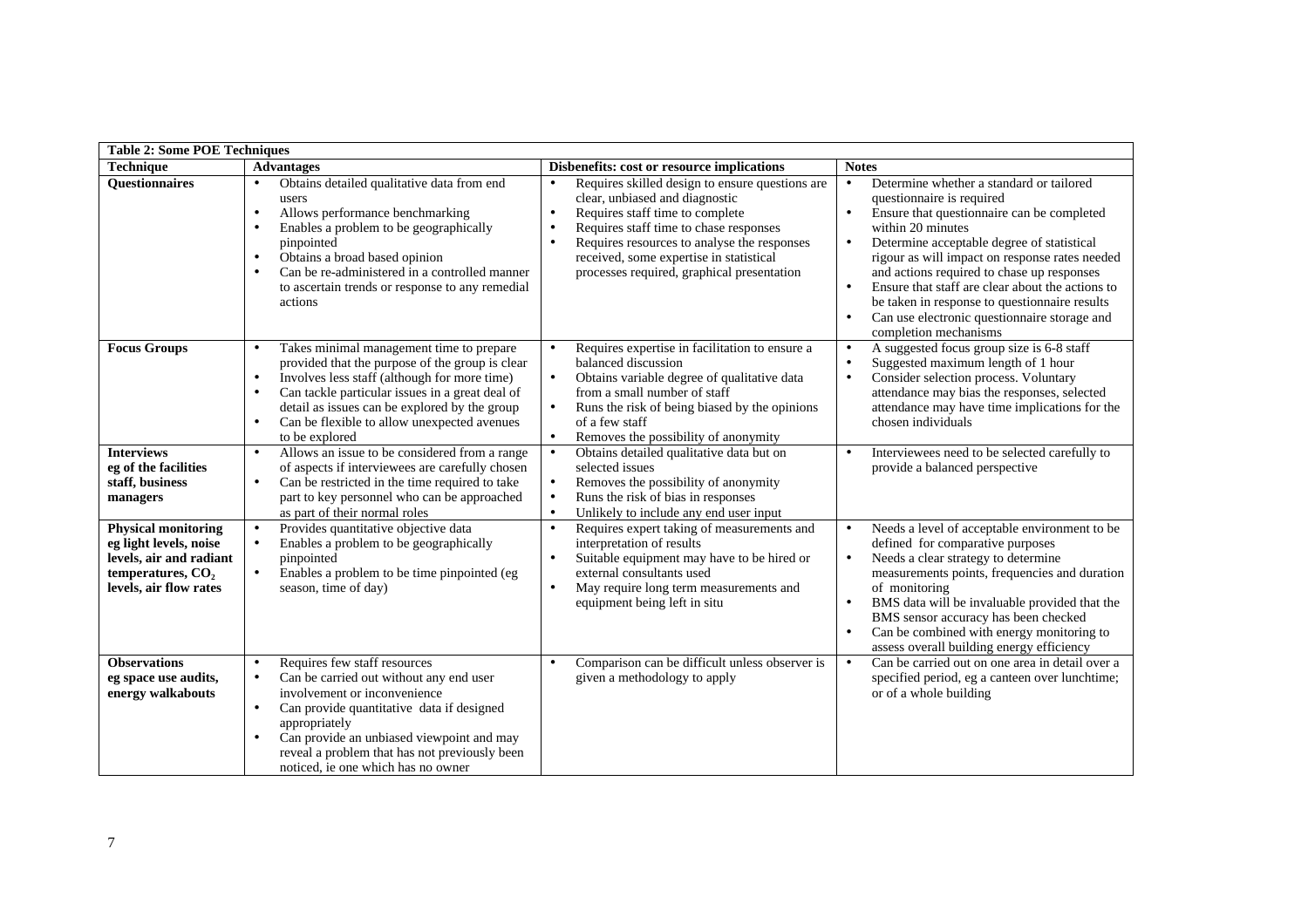| <b>Check</b>                                                                                                                      | Method of compliance, please indicate as appropriate                                                                                                                                                                                                                                                                                                                                                                                    |
|-----------------------------------------------------------------------------------------------------------------------------------|-----------------------------------------------------------------------------------------------------------------------------------------------------------------------------------------------------------------------------------------------------------------------------------------------------------------------------------------------------------------------------------------------------------------------------------------|
| 1.0 Physical performance of the                                                                                                   |                                                                                                                                                                                                                                                                                                                                                                                                                                         |
| 1.1 Adequacy of commissioning<br>records verified                                                                                 | Record sheets for all items in commissioning schedule signed by competent person and placed in the O and<br>$\bullet$<br>M manual                                                                                                                                                                                                                                                                                                       |
| 1.2 Satisfactory remedial actions in<br>place for those items requiring post<br>handover commissioning                            | $\bullet$<br>Contract documents held by project manager include a methodology for resolving items on agreed snag list,<br>which details actions, responsibilities and time frames for action                                                                                                                                                                                                                                            |
| 1.3 Completion of post handover<br>commissioning                                                                                  | Records of fine tuning activities undertaken are signed off by the Facilities Manager and kept in the O and M<br>Manual                                                                                                                                                                                                                                                                                                                 |
| Operation of the controls and                                                                                                     |                                                                                                                                                                                                                                                                                                                                                                                                                                         |
| 2.1 Adequacy of commissioning<br>records verified                                                                                 | $\bullet$<br>Record sheets for all items in commissioning schedule signed by competent person and placed in the O and<br>M manual                                                                                                                                                                                                                                                                                                       |
| 2.2 Satisfactory remedial actions in<br>place for those items requiring post<br>handover commissioning                            | $\bullet$<br>Contract documents held by project manager include a methodology for resolving items on agreed snag list,<br>which details actions, responsibilities and time frames for action                                                                                                                                                                                                                                            |
| 2.3 Completion of post handover<br>commissioning                                                                                  | Records of fine tuning activities undertaken are signed off by the Facilities Manager and kept in the O and M<br>٠,<br>Manual                                                                                                                                                                                                                                                                                                           |
| 3.0 Initial technical information,                                                                                                |                                                                                                                                                                                                                                                                                                                                                                                                                                         |
| 3.1 Adequacy of O and M Manuals<br>verified at handover                                                                           | Contents comply with the requirements of the CDM Regulations. To be signed off by the Planning<br>$\blacksquare$<br>Supervisor and placed in the O and M Manual<br>$\blacksquare$<br>The contents comply with the requirements laid down in the HOBO (see note 1) document. To be signed off<br>by the Project Manager and placed in the O and M Manual                                                                                 |
| 3.2 Schedule of technical training<br>approved                                                                                    | Confirmation that technical staff training will be undertaken as per the original contract documentation. This<br>$\blacksquare$<br>should provide details of: the programme; numbers to be trained; means of testing and certification; and any<br>other items required. Detailed requirements confirmed as appropriate by the design and building management<br>teams and signed off by the Facilities Manager                        |
| 3.3 Formal training programmes<br>undertaken for both internal and<br>outsourced facilities / maintenance<br>staff as appropriate | Appropriate training has been undertake as agreed (including study of the O and M Manual and emergency<br>$\blacksquare$<br>procedures). Signed training records for all relevant technical staff are supplied, held and managed by the<br>Facilities Manager (or Human Resources Director as appropriate)                                                                                                                              |
| 3.4 Suitability of O and M Manual<br>reviewed by occupier                                                                         | Initial comments by the Facilities Manager on the suitability of the O and M Manual at the time of handover<br>$\blacksquare$<br>have been received<br>$\blacksquare$<br>Further comments have been received from the Facilities Manager and technical staff after training is<br>complete and experience has been gained<br>Revisions made to O and M Manual as appropriate and signed off by the Facilities Manager<br>$\blacksquare$ |
| 3.5 Confirm that appropriate<br>operational and maintenance<br>procedures are in place                                            | Early discussions have taken place between the client and the design team to confirm requirements, which<br>$\blacksquare$<br>have now been acted upon<br>Discussions are currently ongoing to put in place appropriate procedures<br>٠                                                                                                                                                                                                 |

**Table 3: Post occupancy evaluation method, version Sep 2002 - the key checks**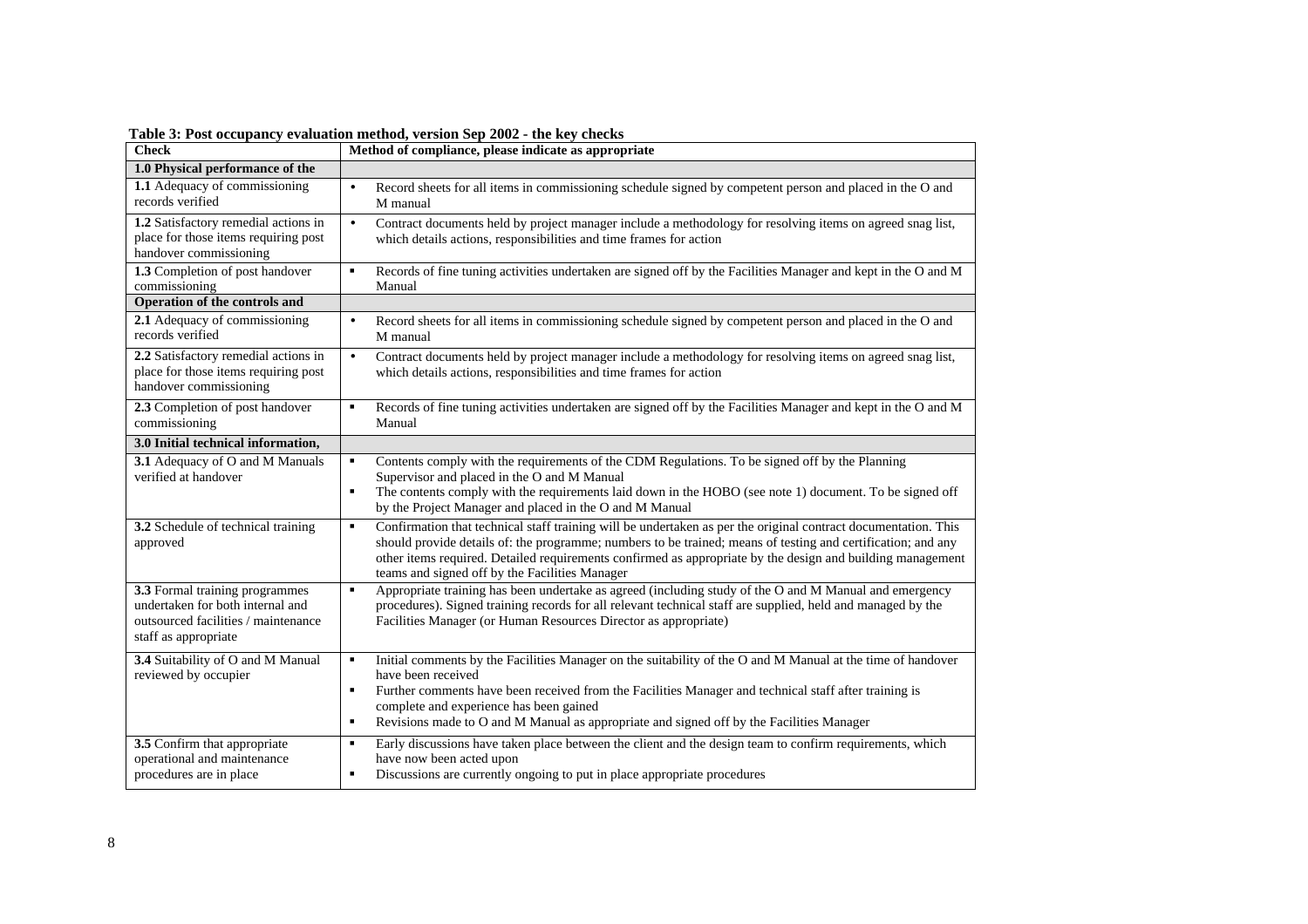| 4.0 Initial information and                                                                                                                                    |                                                                                                                                                                                                                                                                                              |
|----------------------------------------------------------------------------------------------------------------------------------------------------------------|----------------------------------------------------------------------------------------------------------------------------------------------------------------------------------------------------------------------------------------------------------------------------------------------|
| 4.1 Staff handbook preparation                                                                                                                                 | Draft staff handbook has been included in the O and M Manual<br>٠<br>Facilities Manager has proposed revisions to the staff handbook to suit the actual use of the building<br>٠<br>Facilities Manager has approved the final version of the handbook prior to publication<br>$\blacksquare$ |
| 4.2 Schedule of staff training                                                                                                                                 | A detailed programme of training has been prepared, which includes any elements agreed within the original<br>٠<br>contract documents, and has been agreed with the Facilities Manager                                                                                                       |
| 4.3 Staff training undertaken                                                                                                                                  | Signed training records (or a list of all those having attended) for all relevant staff are held and managed by<br>$\blacksquare$<br>the Facilities Manager (or Human Resources Director as appropriate)                                                                                     |
| 4.4 Staff handbook distributed                                                                                                                                 | Notes of issue to, or receipt by, staff to be included in the training records above. Copy of the handbook<br>٠<br>issued to be held by the Facilities Manager within the O and M Manual                                                                                                     |
| 5.0 Keeping information up to                                                                                                                                  |                                                                                                                                                                                                                                                                                              |
| 5.1 Suitable arrangements made to<br>store plant drawings and building<br>documentation for ease of viewing<br>and updating, together with a secure<br>archive | Facilities Manager confirms that arrangements are in place, details of which are held with the O and M<br>$\blacksquare$<br>Manual                                                                                                                                                           |
| 5.2 Ease of access to emergency<br>information verified                                                                                                        | Facilities Manager confirms that emergency information is clearly highlighted within the O and M Manual,<br>٠<br>and emergency procedures are properly included in staff training                                                                                                            |
| 5.3 Formal responsibility for<br>updating of building information                                                                                              | Facilities Manager confirms that adequate arrangements are in place, with details held in the O and M<br>$\blacksquare$<br>Manual. All changes made, and the reasons why, are recorded in the O and M Manual                                                                                 |
| 5.4 Appropriate BMS trend logging<br>established                                                                                                               | Facilities Manager confirms that a system is in place and that this has been discussed with the relevant Project<br>$\blacksquare$<br>Team members                                                                                                                                           |
| 5.5 Suitable M & T programme<br>established for water and energy                                                                                               | Facilities Manager confirms that this is in place, accompanied by adequate sub metering, and guidance from<br>$\blacksquare$<br>the Project Team on expected first and subsequent year's performance                                                                                         |
| 5.6 Appropriateness of maintenance<br>budget and staff verified                                                                                                | Facilities Manager confirms that any pre-existing budget and resource forecast has been considered in the<br>$\blacksquare$<br>light of building performance                                                                                                                                 |
| 5.7 Mechanisms established for<br>appropriate routine observational<br>checks by facilities management                                                         | Facilities Manager confirms that any pre-existing budget and resource forecast has been considered in the<br>$\blacksquare$<br>light of building performance                                                                                                                                 |
| 6.0 Keeping training up to date                                                                                                                                |                                                                                                                                                                                                                                                                                              |
| 6.1 Formal arrangements made to<br>train new technical and building                                                                                            | Facilities Manager confirms that adequate arrangements are in place and that Human Resources (if<br>٠<br>appropriate) have been made aware of this need. Arrangements are documented in the O and M Manual                                                                                   |
| 6.2 Feedback sought on the<br>adequacy of the training given and<br>remedial measures taken                                                                    | Facilities Manager confirms that a system of post-training interviews is in place; that any feedback received is<br>$\blacksquare$<br>recorded and held with the O and M Manual; and that remedial action is taken                                                                           |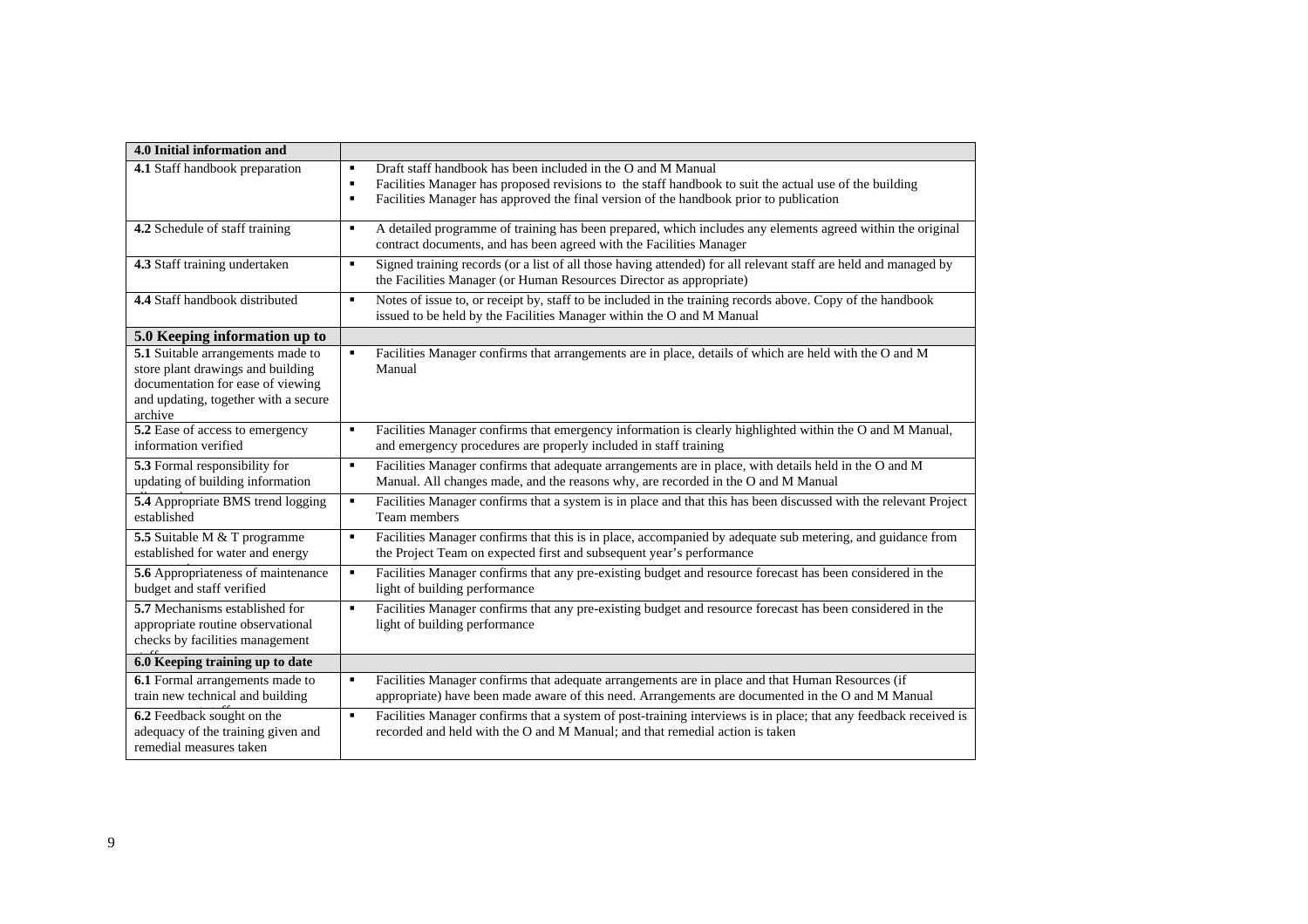| 6.3 Formal arrangements made to      | ٠, | Facilities Manager confirms that adequate arrangements are in place and that Human Resources (if                                    |
|--------------------------------------|----|-------------------------------------------------------------------------------------------------------------------------------------|
| train new staff occupying the        |    | appropriate) have been made aware of this need. Arrangements are documented in the O and M Manual                                   |
| building                             |    |                                                                                                                                     |
| 6.4 Feedback sought on the           | ٠, | Facilities Manager confirms that all (or a representative sample) of staff have been consulted with regards to                      |
| adequacy of the training and         |    | the adequacy of the training received                                                                                               |
| documentation given to end users     | ٠  | The staff handbook contains a feedback form on which staff can comment on the quality of the training and<br>documentation received |
| 7.0 Client feedback and training     |    |                                                                                                                                     |
| 7.1 Formal interviews carried out    | ٠  | Facilities Manager confirms that a system is in place and that records of discussions held and actions taken                        |
| with key staff, eg IT and HR         |    | are held with the building log-book and O and M Manual and feedback given to those taking part                                      |
| Directors and Managing Director to   |    |                                                                                                                                     |
| obtain both positive and negative    |    |                                                                                                                                     |
| building performance feedback        |    |                                                                                                                                     |
| 7.2 Formal end user post occupancy   | ٠  | Facilities Manager confirms that a system is in place and that records of discussions held and actions taken                        |
| satisfaction survey undertaken to    |    | are held with the building log-book and O and M Manual and feedback given to those taking part                                      |
| obtain both positive and negative    |    |                                                                                                                                     |
| building performance feedback        |    |                                                                                                                                     |
| 7.3 Formal interviews carried out    | ٠, | Facilities Manager confirmed that a system is in place and that records of discussions held and actions taken                       |
| with facilities staff / maintenance  |    | are held with the building log-book and O and M manuals and feedback given to those taking part                                     |
| team to obtain both positive and     |    |                                                                                                                                     |
| negative building performance        |    |                                                                                                                                     |
| 7.4 Lessons learnt from the building | ٠  | In the case of a repeat client a formal consideration of the implications for the original building brief has been                  |
| in relation to the suitability of    |    | made and the record taken passed to the appropriate client representative                                                           |
| original brief over the first 12     |    |                                                                                                                                     |
| months occupancy formally            |    |                                                                                                                                     |
| recorded                             |    |                                                                                                                                     |
| 7.5 Widely promoted end user         | ٠  | Facilities Manager confirms that this is in place and that records of all complaints logged, with the remedial                      |
| contact point or help facility       |    | actions taken, are recorded and kept with the O and M Manual                                                                        |
| 7.6 Feedback provided to staff on    | ٠. | Facilities Manager confirms that system is in place                                                                                 |
| building operation                   |    |                                                                                                                                     |
| 7.7 Formation of building user       | ٠  | User group has been formed with clearly defined remit and reporting mechanism                                                       |
| group to provide continuous          |    |                                                                                                                                     |
| feedback                             |    |                                                                                                                                     |
| 8.0 Client / design team             |    |                                                                                                                                     |
| 8.1 Client aware of contact details  | ٠  | Contact details for all involved parties are located within the building log-book                                                   |
| for relevant project team members    |    |                                                                                                                                     |
| should problems occur                |    |                                                                                                                                     |